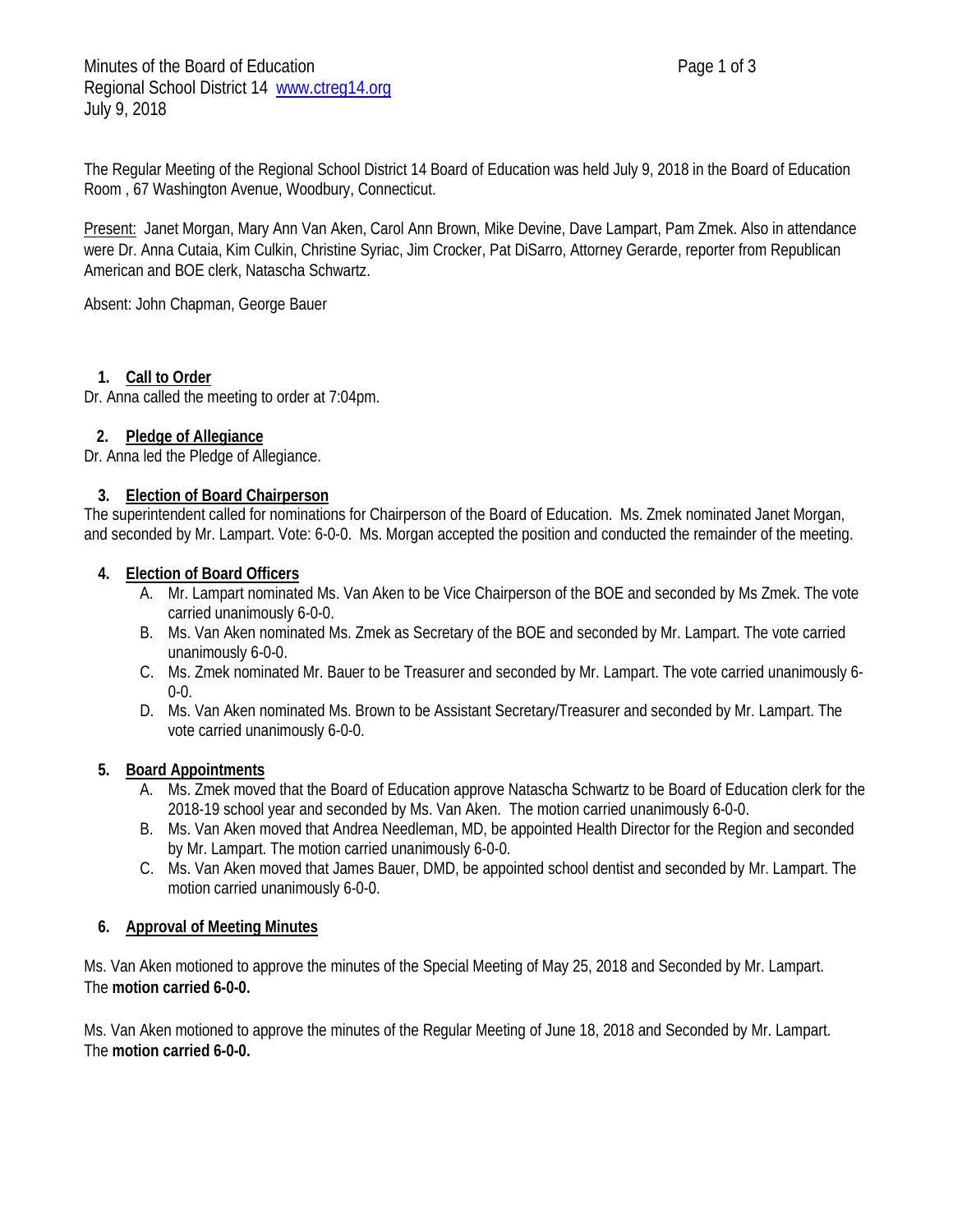# **6. Board Chair Comments**

## **BOE state letter**

Ms. Morgan wanted to advise that the region received a letter from the State Board of Education who through factfinding came to the conclusion that it supports the region's policies/procedures and asked if Dr. Anna had any comments in light of this letter. Dr. Anna was very thankful to the BOE for their support throughout the fact finding process and the region's communications with the State. She went on to thank the community who supported us through the entire process and for knowing and believing in our protocols and procedures that we have in place in our schools. Dr. Anna wanted to clarify a misunderstanding in the community that we do have school safety committees in each school that meet regularly. The recommendation from the State Board of Education to fulfill the legislative requirements to have parents serve on the committee. It is a good recommendation and we will be modifying the membership to include parents to sit on these committees. This recommendation will be put into place for the 2018-19 school year. Additionally the BOE has a safe schools committee that also meets regularly and we will continue focusing on keeping our children safe.

Ms. Morgan wanted to thank Dr. Anna on behalf of the Board of Education for her four years of dedicated service to Region 14 and presented her with flowers and a card.

# **7. Public Comment** – none

## **8. Old Business –**

Ms. Van Aken moved that the Region 14 BOE approve the Farm-to-Table curriculum as presented and was seconded by Mr. Lampart. Ms. Van Aken gave kudos to everyone that worked so hard in getting this curriculum done and is very excited to see where it goes. Ms. Brown was just as enthusiastic and talked about the potential of new and innovative classes going forward. The motion carried unanimously 6-0-0.

# **9. New Business**

- A. Ms. Zmek moved that the Region 14 BOE approve the NHS Agriscience students' out-of-state trip to the World Dairy Expo FFA Dairy Judging Contest in Madison, WI as presented and was seconded by Mr. Lampart. **The motion carried unanimously 6-0-0.**
- B. Ms. Zmek moved that the Region 14 BOE approve the NHS FFA Officers' out-of-state trip to Animal Adventure Park and Binghamton Zoo in New York as presented and was seconded by Mr. Lampart. **The motion carried unanimously 6-0-0.**
- C. Ms. Van Aken moved that the Region 14 BOE appoint Christine Syriac as Interim Superintendent of Schools, commencing on August 1, 2018 and to serve until such time as a new Superintendent begins employment. The motion was seconded by Mr. Lampart. Ms. Zmek requested to amend the motion so that it coincides with the contract which states a timeline of August 1, 2018 through November 2018.

Ms. Zmek moved that the Board of Education amend the motion to state, Move that the Region 14 Board of Education appoint Christine Syriac as Interim Superintendent of Schools, commencing on August 1, 2018 and to service until such time as a new Superintendent begins employment or through November 2018, whichever comes first and seconded by Dave Lampart. **The motion to amend carried unanimously 6-0-0.**

The BOE then voted on the amended motion. **The motion carried unanimously 6-0-0.**